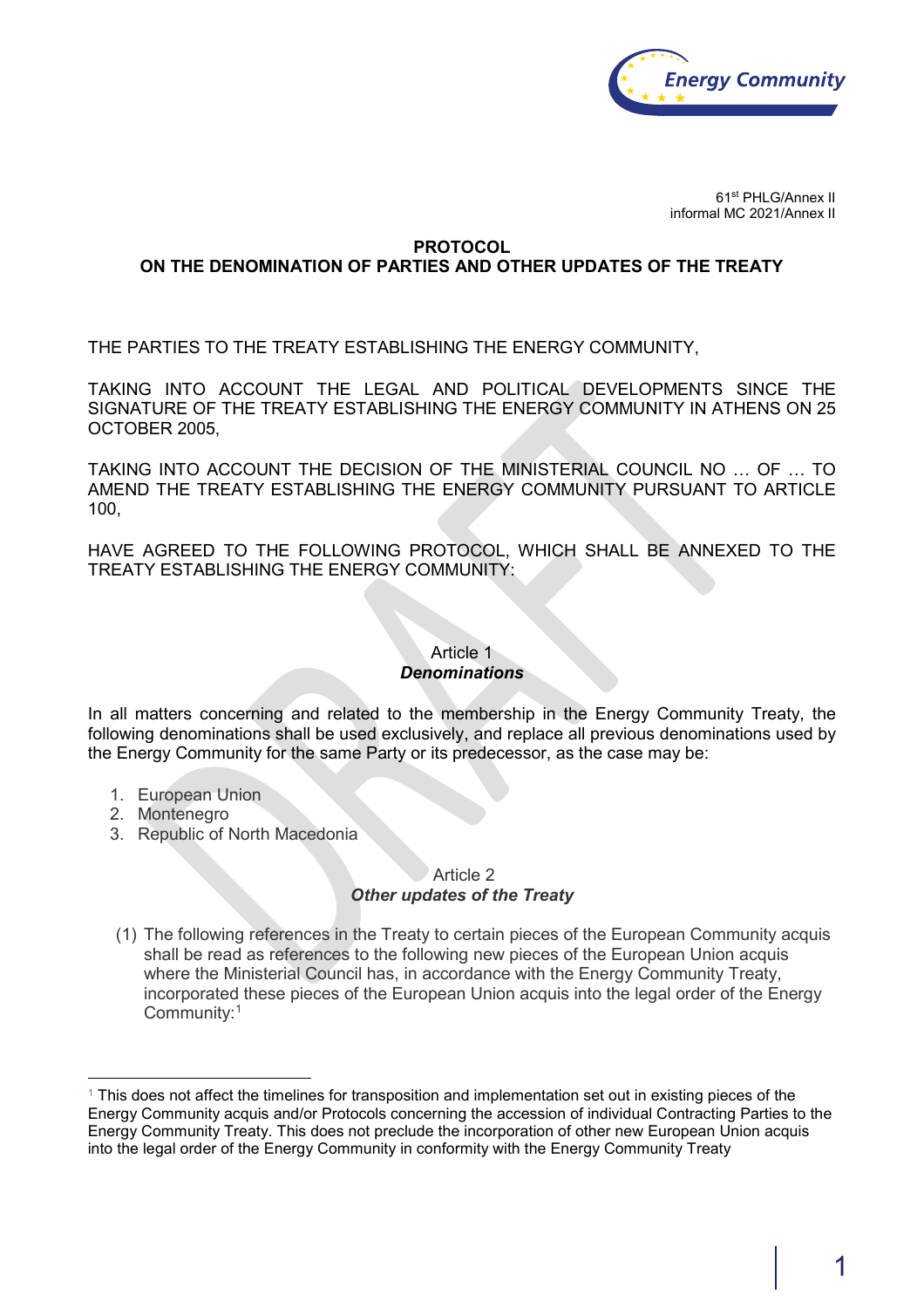

| Article 2 (2) of the Treaty<br>'Network Energy' shall include the<br>electricity and gas sectors, falling within the<br>scope of the European Community<br>Directives 2003/54/EC and 2003/55/EC                                                                                   | 'Network Energy' shall include the<br>electricity and gas sectors, falling within the<br>scope of the European Community<br>Directives 2009/72/EC and 2009/73/EC <sup>2</sup>                                                        |
|-----------------------------------------------------------------------------------------------------------------------------------------------------------------------------------------------------------------------------------------------------------------------------------|--------------------------------------------------------------------------------------------------------------------------------------------------------------------------------------------------------------------------------------|
| Article 2 (2) of the Treaty, footnote 1<br>Directive 2003/54/EC of the European<br>Parliament and of the Council of 26 June<br>2003 concerning common rules for the<br>internal market in electricity, Official<br>Journal of the European Union L 176, 15<br>July 2003, p. 37-56 | Directive 2009/72/EC of the European<br>Parliament and of the Council of 13 July<br>2009 concerning common rules for the<br>internal market in electricity and repealing<br>Directive 2003/54/EC (OJ L 211,<br>14.8.2009, pp. 55-93) |
| Article 2 (2) of the Treaty, footnote 1<br>Directive 2003/55/EC of the European<br>Parliament and of the Council of 26 June<br>2003 concerning common rules for the<br>internal market in natural gas, Official<br>Journal of the European Union L 176, 15<br>July 2003, p. 57-78 | Directive 2009/73/EC of the European<br>Parliament and of the Council of 13 July<br>2009 concerning common rules for the<br>internal market in natural gas and repealing<br>Directive 2003/55/EC (OJ L 211,<br>14.8.2009, p. 94-136) |
| Art. 16, Point (i) of the Treaty<br>Council Directive of 27 June 1985 on the<br>assessment of the effects of certain public<br>and private projects on the environment                                                                                                            | Directive 2011/92/EU of the European<br>Parliament and of the Council of 13<br>December 2011 on the assessment of the<br>effects of certain public and private projects<br>on the environment, as amended by<br>Directive 2014/52/EU |
| Art. 16, Point (ii) of the Treaty<br>Council Directive 1999/32/EC of 26 April<br>1999 relating to a reduction in the sulphur<br>content of certain liquid fuels and<br>amending Directive 93/12/EEC                                                                               | Directive (EU) 2016/802 of the European<br>Parliament and of the Council of 11 May<br>2016 relating to a reduction in the sulphur<br>content of certain liquid fuels                                                                 |

(2) The following references in the Treaty to provisions of the Treaty establishing the European Community shall be read as references to the new numbering of the Treaty on the Functioning of the European Union:

| Art. 18 (2) of the Treaty                 |                                              |
|-------------------------------------------|----------------------------------------------|
| Articles 81, 82 and 87 of the Treaty      | Articles 101, 102 and 107 of the Treaty on   |
| establishing the European Community       | the Functioning of the European Union        |
| Art. 19 of the Treaty                     |                                              |
| Principles of the Treaty establishing the | Principles of the Treaty on the Functioning  |
| European Community, in particular Article | of the European Union, in particular Article |
| 86 (1) and (2) thereof (attached in Annex | $106(1)$ and $(2)$ , are upheld              |
| III), are upheld                          |                                              |
|                                           |                                              |

<span id="page-1-0"></span><sup>2</sup> This is without prejudice to Decision No 2008/03/MC-EnC of 11 December 2008 concerning the implementation to the oil sector of certain provisions of the Treaty and the creation of an Energy Community Oil Forum.